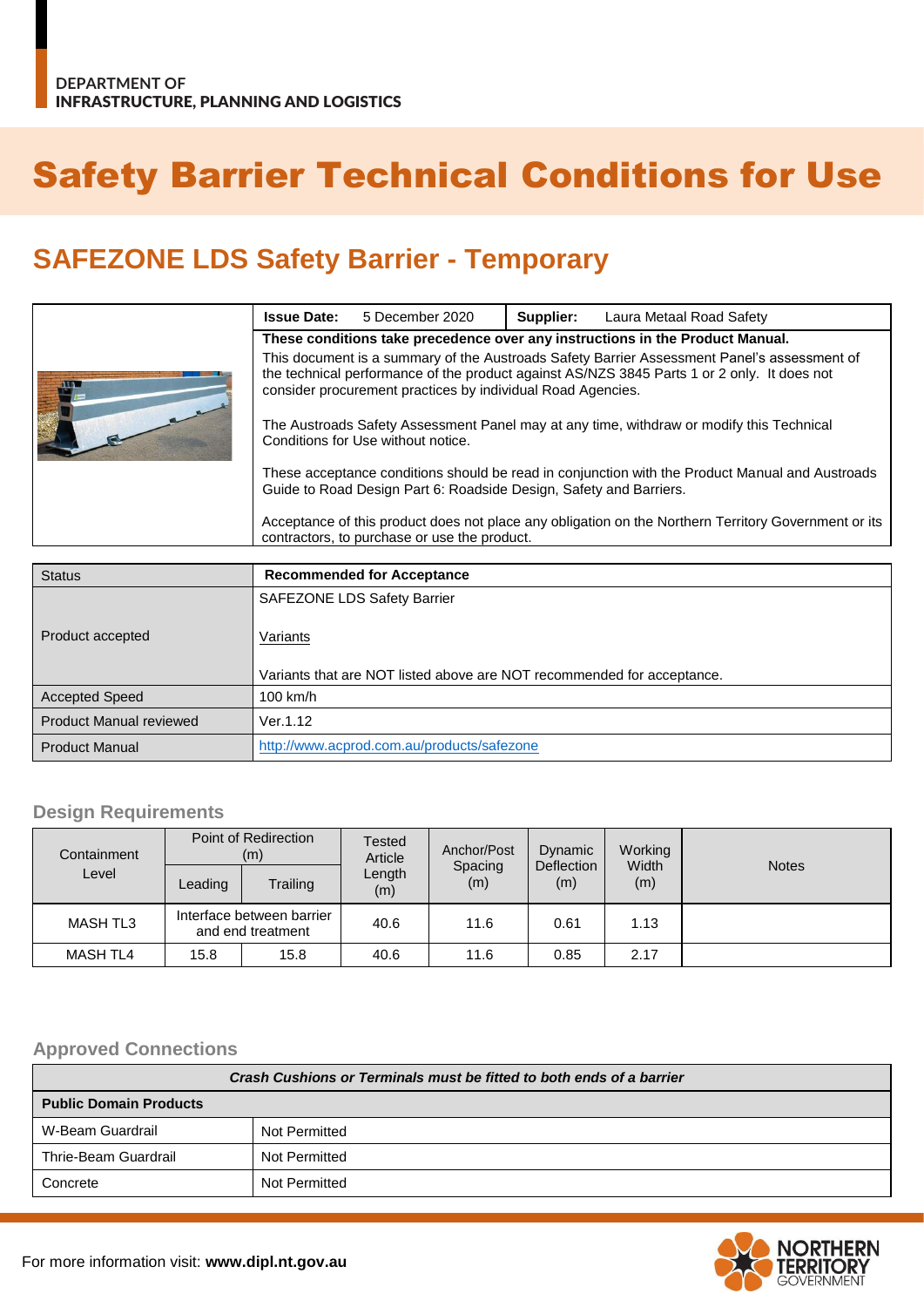| <b>Proprietary Products</b>                         |                                                                                                                                                                                                                                                                                                       |  |  |  |  |
|-----------------------------------------------------|-------------------------------------------------------------------------------------------------------------------------------------------------------------------------------------------------------------------------------------------------------------------------------------------------------|--|--|--|--|
|                                                     | • LEGACY status recommended from 1 January 2021.                                                                                                                                                                                                                                                      |  |  |  |  |
|                                                     | • Refer Universal Tau-II Crash Cushion Technical Conditions for Use.                                                                                                                                                                                                                                  |  |  |  |  |
| <b>LEGACY:</b><br>UNIVERSAL TAU-II Crash<br>Cushion | • The Safezone LDS to Universal TAU-II Crash Cushion transition must be used to connect the crash<br>cushion to the barrier.                                                                                                                                                                          |  |  |  |  |
|                                                     | • Reverse impacts into the transition section can produce a greater occupant severity value than<br>preferred. Where reverse impacts are possible (e.g. bi-directional traffic), a risk assessment must<br>be completed and steps to mitigate the likelihood of reverse impact should be implemented. |  |  |  |  |
|                                                     | • Refer Universal Tau-M Crash Cushion Technical Conditions for Use.                                                                                                                                                                                                                                   |  |  |  |  |
| UNIVERSAL TAU-M Crash                               | • The Safezone LDS to Universal Tau-M Crash Cushion transition must be used to connect the crash<br>cushion to the barrier.                                                                                                                                                                           |  |  |  |  |
| Cushion                                             | • Reverse impacts into the transition section can produce a greater occupant severity value than<br>preferred. Where reverse impacts are possible (e.g. bi-directional traffic), a risk assessment must<br>be completed and steps to mitigate the likelihood of reverse impact should be implemented. |  |  |  |  |
|                                                     | • The installation is restricted to an impact speed of 80 km/h or less.                                                                                                                                                                                                                               |  |  |  |  |
| ABSORB-M Crash Cushion                              | • Refer to Absorb-M Crash Cushion Technical Conditions for Use.                                                                                                                                                                                                                                       |  |  |  |  |
|                                                     | • The Safezone LDS to Absorb-M Crash Cushion transition must be used to connect the crash<br>cushion to the barrier.                                                                                                                                                                                  |  |  |  |  |
|                                                     | • This is a gating device.                                                                                                                                                                                                                                                                            |  |  |  |  |

### **Design Guidance**

| This product must be installed and maintained in accordance with the Product Manual and Road Agency specifications.<br>Road Agency specifications and standards shall have precedence |                                                                                                                                                                                                                                                                            |  |  |  |
|---------------------------------------------------------------------------------------------------------------------------------------------------------------------------------------|----------------------------------------------------------------------------------------------------------------------------------------------------------------------------------------------------------------------------------------------------------------------------|--|--|--|
| Minimum installation length                                                                                                                                                           | 40.6 metres between crash cushions/terminals (tested article)                                                                                                                                                                                                              |  |  |  |
| System width (m)                                                                                                                                                                      | 0.639                                                                                                                                                                                                                                                                      |  |  |  |
| Minimum distance to excavation                                                                                                                                                        | 0.61 (TL3) – measured from the outer edge of the foot on the works side<br>0.85 (TL4) – measured from the outer edge of the foot on the works side                                                                                                                         |  |  |  |
| Slope limit                                                                                                                                                                           | 8%                                                                                                                                                                                                                                                                         |  |  |  |
| Systems conditions                                                                                                                                                                    | Installation on top of a kerb is not recommended, however if installed on top of a kerb all system<br>$\mathbf{1}$ .<br>components must be free to operate.<br>All offsets are to be measured from the relevant outer edge of the foot. The foot is not trafficable.<br>2. |  |  |  |
| Gore area use                                                                                                                                                                         | Permitted                                                                                                                                                                                                                                                                  |  |  |  |
| Pedestrian area use                                                                                                                                                                   | Permitted                                                                                                                                                                                                                                                                  |  |  |  |
| Cycleway use                                                                                                                                                                          | Permitted                                                                                                                                                                                                                                                                  |  |  |  |
| Frequent impact likely                                                                                                                                                                | Permitted                                                                                                                                                                                                                                                                  |  |  |  |
| Remote location                                                                                                                                                                       | Permitted                                                                                                                                                                                                                                                                  |  |  |  |
| Median use                                                                                                                                                                            | Permitted                                                                                                                                                                                                                                                                  |  |  |  |

| <b>Foundation Pavement Conditions</b> |            |                                          |                                          |                                                                                                             |                                              |  |
|---------------------------------------|------------|------------------------------------------|------------------------------------------|-------------------------------------------------------------------------------------------------------------|----------------------------------------------|--|
| <b>Pavement</b>                       | <b>Use</b> | <b>Accepted</b><br><b>Speed</b><br>(max) | <b>Post/Pin</b><br><b>Spacing</b><br>(m) | <b>Post/Pin Type</b>                                                                                        | <b>Pavement Construction</b>                 |  |
| Concrete                              | Permitted  | $100$ km/h                               | 11.6                                     | M30 x 300mm threaded<br>rod with epoxy<br>TL3 and TL4<br>M30 x 175mm threaded<br>rod with epoxy<br>TL3 only | Min. 250 mm reinforced or non-<br>reinforced |  |